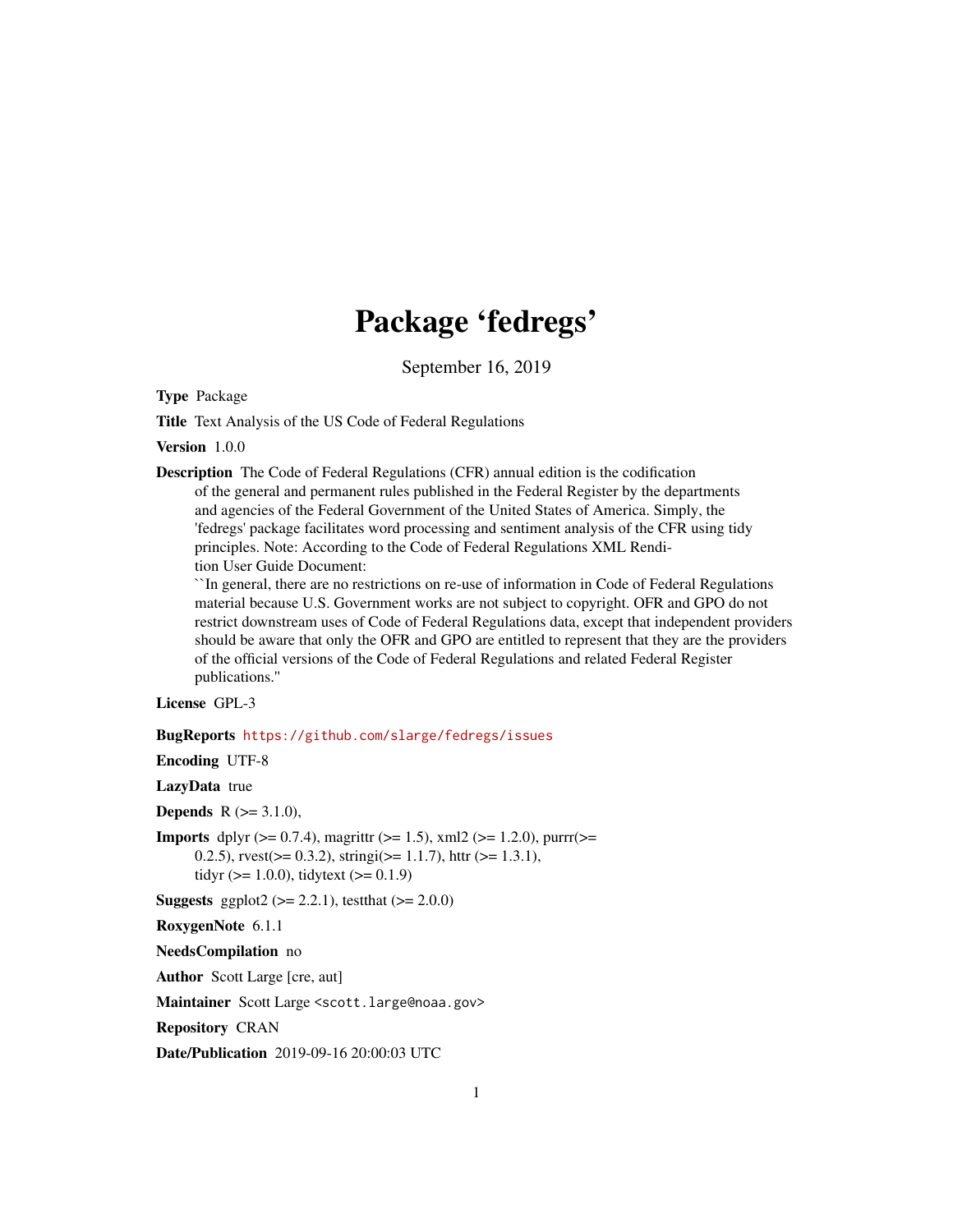# <span id="page-1-0"></span>R topics documented:

#### **Index** [4](#page-3-0)

cfr\_text *Extract the Text for a Given Year, Title, Chapter, and Part*

#### Description

cfr\_text returns a tibble of CFR text

#### Usage

```
cfr_text(year, title_number, chapter, part, token = "words",
  return_tidytext = TRUE, verbose = FALSE, ...)
```
#### Arguments

| year            | numeric between 1996 and 2018.                                                             |
|-----------------|--------------------------------------------------------------------------------------------|
| title_number    | numeric between 1 and 50.                                                                  |
| chapter         | numeric or roman numeral.                                                                  |
| part            | numeric.                                                                                   |
| token           | character. Unit for tokenizing. Currently                                                  |
| return_tidytext |                                                                                            |
|                 | logical. TRUE = tidytext, $FALSE = raw data$                                               |
| verbose         | logical. Will return "helpful" messages regarding the status of the URL.                   |
| $\ddotsc$       | Extra arguments passed on to tokenizers, such as n and k for "ngrams" and<br>"skip ngrams" |

# Details

#### cfr\_text

This function is the main function of the fedregs package. It takes the title, chapter, part, and year and returns a tibble of raw text (return\_[tidytext](https://www.tidytextmining.com/tidytext.html) = FALSE) or tidytext text (return\_tidytext = TRUE). N.b., it has not been extensively tested on titles and chapters other than Title 50 chapter VI and part 648.

#### Value

a tibble with year, title\_number, chapter, part, and text nested by subpart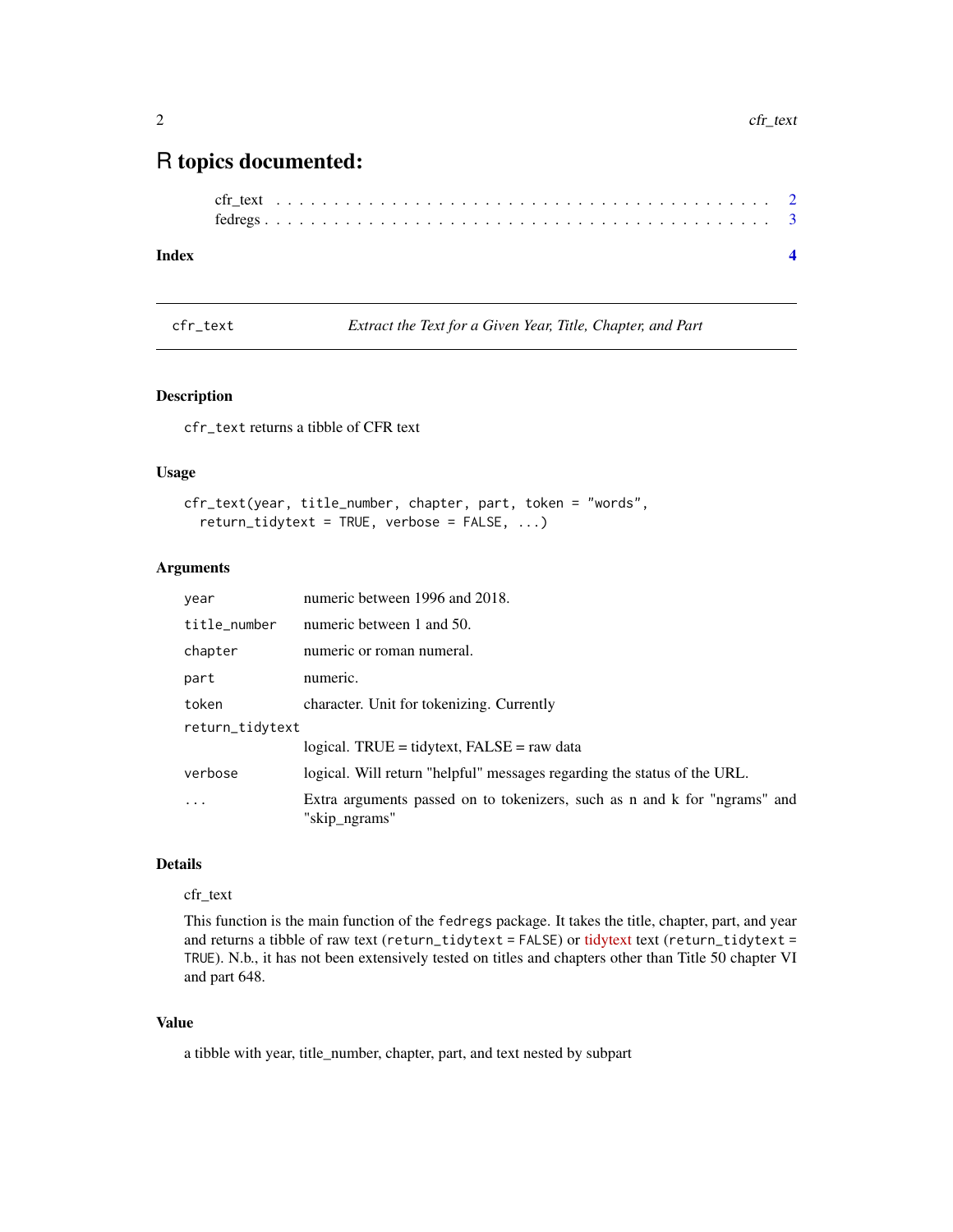#### <span id="page-2-0"></span>fedregs 3

# Examples

```
regs <- cfr_text(year = 2018,
title_number = 50,
chapter = 6,
part = 648,
return_tidytext = TRUE,
token = "words",
verbose = TRUE)
head(regs)
```
fedregs fedregs *package*

# Description

Text Analysis of the US Code of Federal Regulations

# Details

See the README on [GitHub](https://github.com/slarge/fedregs/blob/master/README.md)